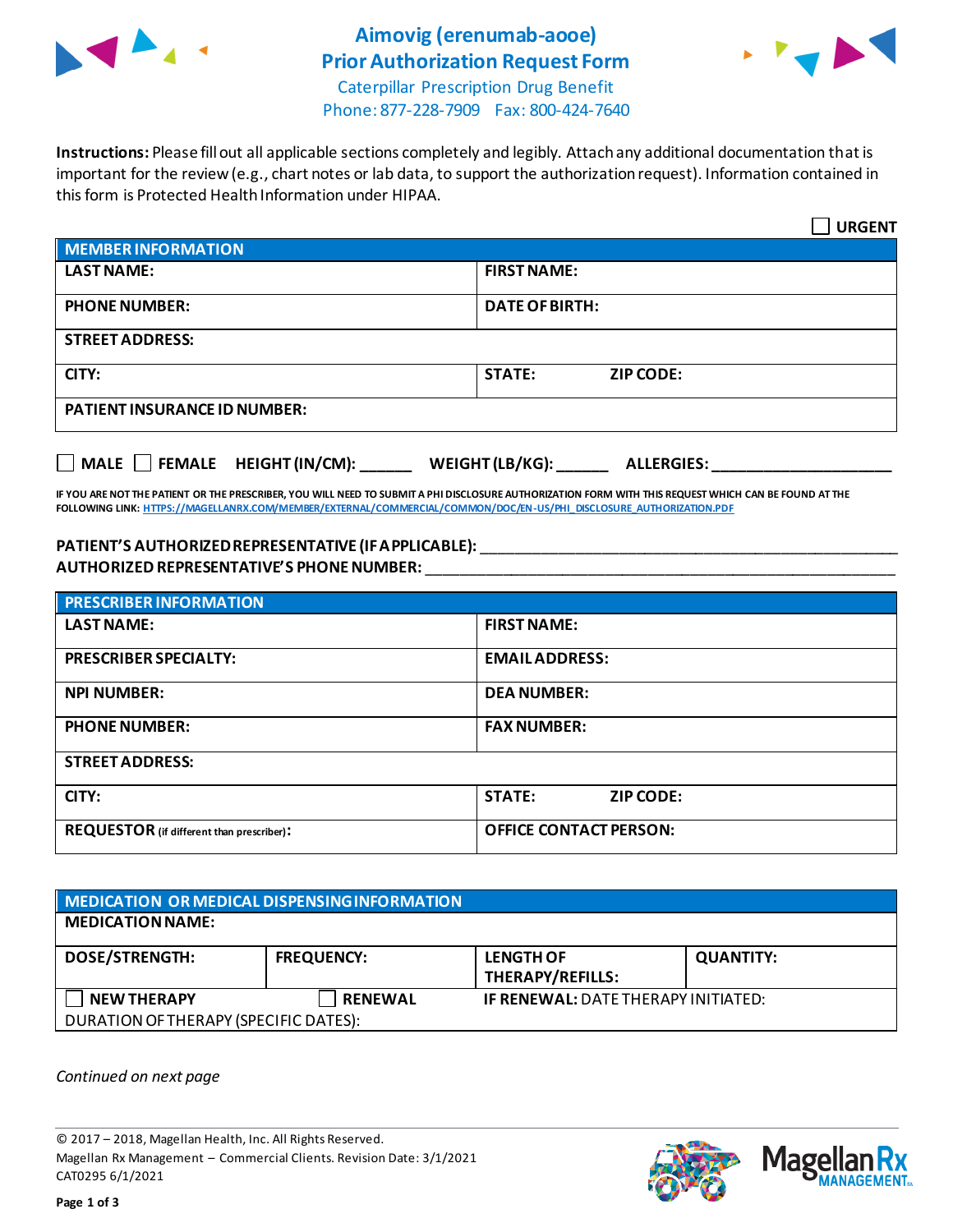

## **Aimovig (erenumab-aooe) Prior Authorization Request Form**

Caterpillar Prescription Drug Benefit Phone: 877-228-7909 Fax: 800-424-7640



| <b>MEMBER'S LAST NAME:</b>                                                                                                                                                                                                                                                                                               | <b>MEMBER'S FIRST NAME:</b>                                                                          |                                                       |  |  |
|--------------------------------------------------------------------------------------------------------------------------------------------------------------------------------------------------------------------------------------------------------------------------------------------------------------------------|------------------------------------------------------------------------------------------------------|-------------------------------------------------------|--|--|
|                                                                                                                                                                                                                                                                                                                          | 1. HAS THE PATIENT TRIED ANY OTHER MEDICATIONS FOR THIS CONDITION?                                   | YES (if yes, complete below)<br><b>NO</b>             |  |  |
| <b>MEDICATION/THERAPY (SPECIFY</b><br>DRUG NAME AND DOSAGE):                                                                                                                                                                                                                                                             | <b>DURATION OF THERAPY (SPECIFY</b><br>DATES):                                                       | <b>RESPONSE/REASON FOR</b><br><b>FAILURE/ALLERGY:</b> |  |  |
| <b>2. LIST DIAGNOSES:</b>                                                                                                                                                                                                                                                                                                |                                                                                                      | ICD-10:                                               |  |  |
| $\square$ Episodic migraine<br>□ Chronic migraine<br>□ Other diagnosis: ______________________ICD-10                                                                                                                                                                                                                     |                                                                                                      |                                                       |  |  |
|                                                                                                                                                                                                                                                                                                                          | 3. REQUIRED CLINICAL INFORMATION: PLEASE PROVIDE ALL RELEVANT CLINICAL INFORMATION TO SUPPORT A      |                                                       |  |  |
| PRIOR AUTHORIZATION.<br><b>Clinical Information:</b><br>Is patient using drug as a part of a clinical trial? $\Box$ Yes $\Box$ No                                                                                                                                                                                        |                                                                                                      |                                                       |  |  |
| <b>Initial Request:</b>                                                                                                                                                                                                                                                                                                  |                                                                                                      |                                                       |  |  |
| Has the patient had at least 4 migraine days per month? $\Box$ Yes $\Box$ No Please submit chart documentation.                                                                                                                                                                                                          |                                                                                                      |                                                       |  |  |
|                                                                                                                                                                                                                                                                                                                          | Is the prescriber a neurologist or has UCNS accreditation in Headache Medicine? $\Box$ Yes $\Box$ No |                                                       |  |  |
| Is the prescriber board certified in pain management? $\Box$ Yes $\Box$ No                                                                                                                                                                                                                                               |                                                                                                      |                                                       |  |  |
| Has the patient tried at least two(2) migraine preventive treatment categories? $\Box$ Yes $\Box$ No Please submit chart<br>documentation with dates of service.                                                                                                                                                         |                                                                                                      |                                                       |  |  |
| □ Beta Blocker                                                                                                                                                                                                                                                                                                           |                                                                                                      |                                                       |  |  |
| □ Anti-depressant                                                                                                                                                                                                                                                                                                        |                                                                                                      |                                                       |  |  |
| $\Box$ Anti-epileptic (excludes benzodiazepines)                                                                                                                                                                                                                                                                         |                                                                                                      |                                                       |  |  |
| □ Ca++Channel Blocker                                                                                                                                                                                                                                                                                                    |                                                                                                      |                                                       |  |  |
| Has the patient been evaluated for overuse headache due to triptans, ergot derivatives, opioid analgesics, non-<br>opioid analgesics and combination products? $\Box$ Yes $\Box$ No                                                                                                                                      |                                                                                                      |                                                       |  |  |
| Renewal Request:<br>Please submit chart documentation showing a positive clinical response, as demonstrated by the presence of at<br>least one of the following since starting Aimovig: decreased migraine frequency AND/OR decreased migraine<br>severity AND/OR improved daily functioning on the part of the patient. |                                                                                                      |                                                       |  |  |
| Are there any other comments, diagnoses, symptoms, medications tried or failed, and/or any other information the<br>physician feels is important to this review?                                                                                                                                                         |                                                                                                      |                                                       |  |  |
|                                                                                                                                                                                                                                                                                                                          |                                                                                                      |                                                       |  |  |
| Please note: Not all drugs/diagnosis are covered on all plans. This request may be denied unless all required<br>information is received.                                                                                                                                                                                |                                                                                                      |                                                       |  |  |

© 2017 – 2018, Magellan Health, Inc. All Rights Reserved. Magellan Rx Management – Commercial Clients. Revision Date: 3/1/2021 CAT0295 6/1/2021